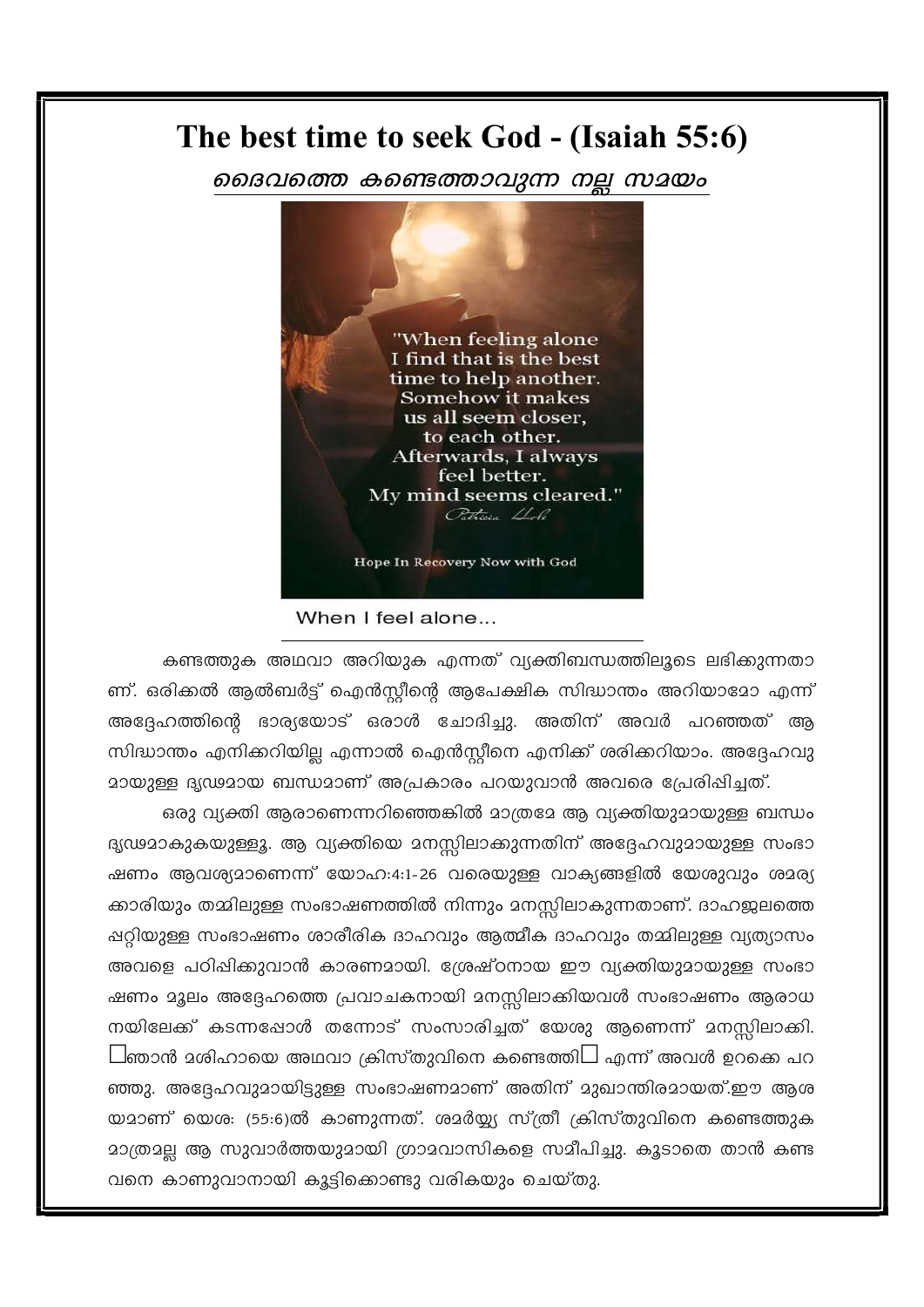അഴിഞ്ഞു പോകാത്ത സ്വർഗ്ഗീയ സമ്പത്ത് അത്രേ യേശു നമുക്ക് തരുന്നത്. ആ സമ്പത്ത് പലർക്കും പ്രയോജനരഹിതമായി തോന്നാം. എന്നാലത് നിത്യതയിലേ ക്കുള്ള വഴിയാണെന്ന് അവൻ അടുത്തിരിക്കുമ്പോൾ അവനെ വിളിച്ചപേക്ഷിച്ചവർക്ക് മനസ്സിലാകുന്നു. പാസ്റ്റർ പി.സി.ചാക്കോ ഈ ലോക ജീവിതത്തോട് വിട പറയുവാൻ സമയമായപ്പോൾ ഭാര്യയോടും മക്കളോടും തന്റെ യാത്രയ്ക്കുള്ള വാഹനം എത്തി എന്ന് പറഞ്ഞശേഷം മൂത്തമകനെ വിളിച്ച് താൻ ഉപയോഗിച്ച വേദപുസ്തകം നൽകി ശുശ്രൂഷ തുടരുവാൻ ആവശ്യപ്പെട്ടു. തുടർന്ന് അലമാരിയിലെ പുസ്തകങ്ങൾ കാട്ടി ഇതുമാത്രമേ നിനക്കു തരുവാൻ എന്റെ കൈവശമുള്ളൂ, യഹോവയെ അന്വേഷിക്കു ക. ഞാൻ പോകുന്നിടത്തേക്ക് എല്ലാവരും വരിക. ദൈവവചനം നെഞ്ചോടു ചേർത്തു വച്ച് കണ്ണുനീരോടെ എനിക്കിതുമതി അപ്പാ എന്ന് പറഞ്ഞ മകൻ പില്ക്കാലത്ത് വലിയ ഒരു സുവിശേഷകനായി മാറുക മാത്രമല്ല , കണ്ടെത്താവുന്ന സമയത്ത് ക്രിസ്തു വിനെ അന്വേഷിപ്പാൻ അനേകരെ പഠിപ്പിക്കുകയും ചെയ്തു. നമ്മുടെ അരികിൽ വരുന്ന കർത്താവിനെ മുൻപോട്ടു വിടാതെ ആ വരവ് നാം പ്രയോജനമുള്ളതാക്ക ണം. ഒരിക്കൽ ബർത്തിമായ് എന്ന കുരുടൻ യേശു വരുന്നു എന്നു കേട്ടറിഞ്ഞ് സമയം തക്കത്തിലുപയോഗിച്ചു.  $Look$ , മർക്കോ:10:47-52. സങ്കീ:145:18 ൽ യഹോവ തന്നെ വിളിച്ചപേക്ഷിക്കുന്ന ഏവർക്കും സത്യമായി തന്നെ വിളിച്ചപേക്ഷിക്കുന്ന ഏവർക്കും സമീപസ്ഥനാകുന്നു എന്ന് കാണുന്നു. തന്റെ ഭക്തൻമാരുടെ ആഗ്രഹം അവരുടെ നിലവിളി കേട്ട് നടത്തിക്കൊടുക്കുന്ന ദൈവം ബർത്തിമായി തന്നെ വിളി ച്ചത് ഏതാവശ്യത്തിനെന്ന് അറിയുകയും ഇരുട്ട് കണ്ണിനെ ബാധിച്ചത് മാറ്റി അവനെ രക്ഷിക്കുകയും ചെയ്തു. പുറംകണ്ണിന് കാഴ്ചയുണ്ടായിട്ടും അകക്കണ്ണ് ഇരുണ്ട് ക്രിസ്തുവിനെ കണ്ടെത്താൻ കഴിയാത്ത അനേകരുണ്ട്. അവരുടെ അകക്കണ്ണ് തുറ ഷിക്കുവാൻ ദൈവവചനത്തിനുമാത്രമേ കഴിയുകയുള്ളൂ.

ദൈവീക ദർശനം കാണുവാൻ ഭാഗ്യം ലഭിച്ച യെശയ്യാവ് താൻ പാപി ആണെന്ന് മനസ്സിലാക്കിയതായി യെശ:6:1-3 വരെയുള്ള ഭാഗത്ത് കാണുന്നു. ശുദ്ധി യില്ലാത്ത അധരം ആണ് തന്റേത് എന്ന് മനസ്സിലാക്കിയവൻ കണ്ടെത്തുവാൻ കഴിഞ്ഞ കുറവിനെ പരിഹരിച്ചു തരുവാൻ നിലവിളിച്ചു. കുറവു പരിഹരിച്ച ദൈവം പുതിയ ചുമതല ഏൽപിച്ചു. (യെശ:6:6-9)-  $\rm Read$  . ദൈവം കണ്ടെത്തി വിളിച്ച് ചുമതല ഏൽപിച്ചപ്പോൾ സമയം തക്കത്തിലുപയോഗിച്ച് മേൽക്കുമേൽ കർത്താവിന്റെ കൃപ വർദ്ധിച്ച് ഓട്ടം അവസാനം വരെ ഭംഗിയായി ഓടിത്തികച്ചവനാണ് യിൽ പൗലോസായി മാറിയ ശൗൽ.

#### Read അഷോ:(പവ:26:11-18

നമ്മുടെ ദൈവമായ യഹോവയോട് നാം വിളിച്ചപേക്ഷിക്കുമ്പോൾ ഒക്കെയും അവൻ നമുക്കടുത്തിരിക്കുന്നു എന്ന് അറിഞ്ഞ് അവനെ വിളിച്ചപേക്ഷിക്കുക, ദൈവം സമീപ സ്ഥനാണ്. രോഗമോ , സാമ്പത്തീക ബുദ്ധിമുട്ടോ ജോലിയിലെ പ്രശ്നങ്ങളോ എന്തു യായിറോസ് പള്ളി(പമാണിയെഷോലെ യേശുവിനെ എന്ന **2000S**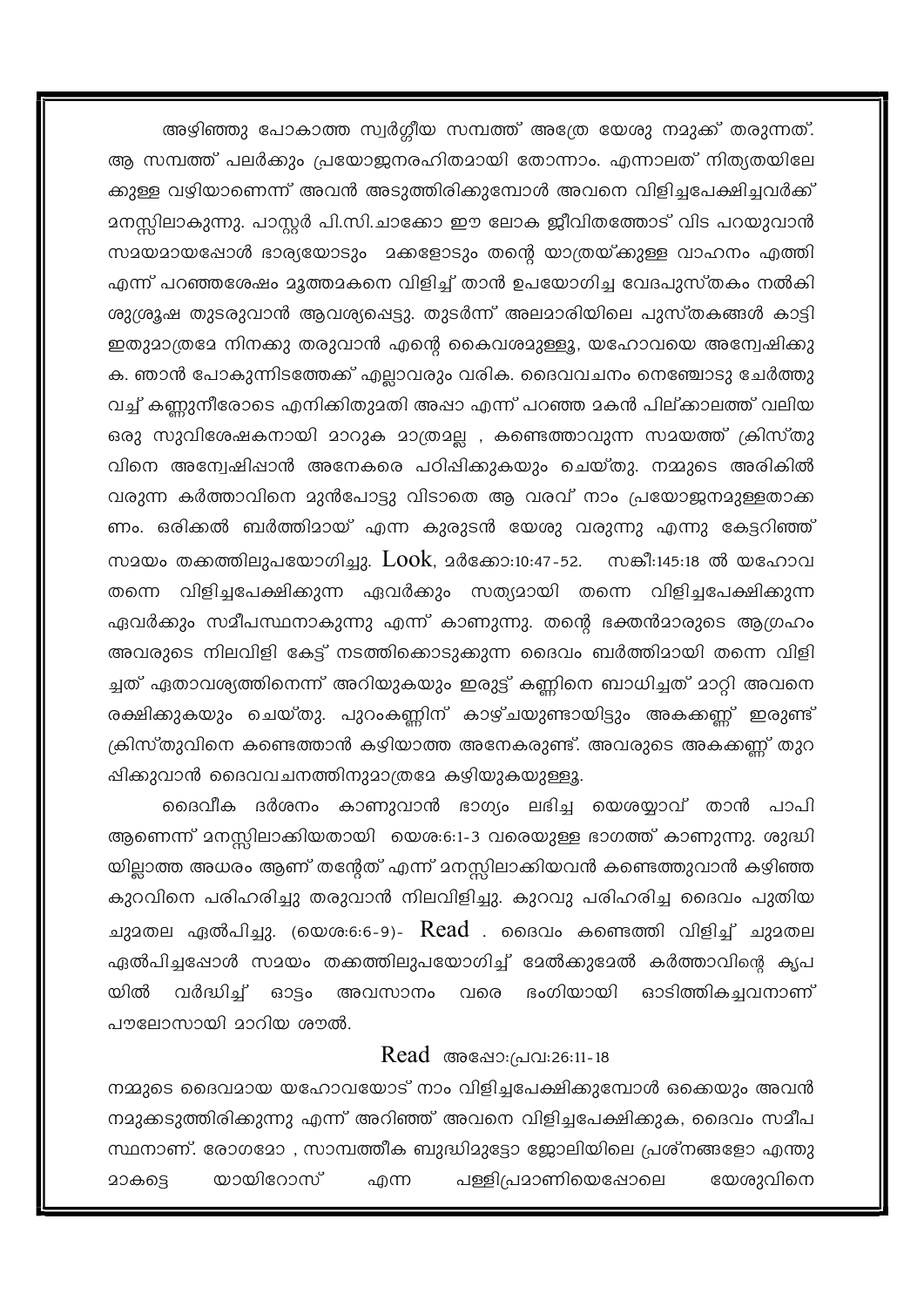കണ്ടെത്താനാകുന്ന സമയത്ത് അന്വേഷിഷാൻ തയ്യാറാണോ? ഭയപ്പെടേണ്ട വിശ്വ സിക്ക മാത്രം ചെയ്ക എന്ന മറുപടിയാണ് യഹോവയ്ക്ക് നമ്മോടും പറയുവാനു ള്ളത് . പരിഹാസികൾ പിൻതിരിപ്പിക്കുവാൻ ശ്രമിക്കും സൂക്ഷിക്കുക.

ദൈവത്തെ കണ്ടെത്തേണ്ട സമയം ഏതെന്ന് ഓർത്ത് ആരും ഭാരപ്പെടേണ്ട. വൈകുന്നേരത്തെക്കാൾ പ്രഭാതമാണ് ഏറ്റവും നല്ല സമയമെന്ന് പുറ 16:12 ൽ നിന്നും മനസ്സിലാക്കാം. പുറ 16:21 ലും രാവിലെ ഭക്ഷിക്കാവുന്നിടത്തോളം മന്നപെറുക്കുക എന്ന് കാണാം. ആഹാരം ശരീരപുഷ്ടിക്കാവശ്യമായതു മൈവവചനമാകുന്ന ആത്മീയമന്ന പെറുക്കുവാൻ പറ്റിയ സമയം പ്രഭാതമാണ്. കണ്ടെത്തേണ്ട സമയത്ത് സർവ്വശക്തനെ കാണാതെ പകലത്തെ ധൃതിയിൽ പ്രവേശിച്ചാൽ പ്രശ്നത്തിന്റെ ചൂടിൽ വാടി പോകും.

പാപം മറച്ചു വച്ച് ക്രിസ്തുവിനെ അന്വേഷിക്കരുത്. നാം വിളിച്ചാൽ ക്രിസ്തു ശ്രദ്ധിക്കണമെങ്കിൽ നമ്മുടെ ഉള്ളം അറിയുന്ന പാപം ക്ഷമിക്കുന്ന കാൽവറിനാഥ നോട് ക്ഷമയ്ക്കായ് യാചിക്കുക. വ്യാജത്തിന്റെ വഴികളിൽ നാം നോക്കാതവണ്ണം നമ്മുടെ കണ്ണുകളെ തിരിച്ച് ദൈവീക വഴിയിൽ നമ്മെ ജീവിഷിക്കേണമേ എന്ന് പ്രാർത്ഥിച്ചാൽ തക്കസമയത്ത് കണ്ടെത്തുവാനുള്ള കൃപ ദൈവം നമുക്ക് തരുന്നു.  $Read$  manu- $60.19 - 20$ 

#### ദൈവത്തെ കണ്ടെത്തുവാൻ കഴിയുന്ന 5 വഴികൾ

1. നമ്മുടെ ജീവിത പ്രശ്നങ്ങളെഷറ്റിയുള്ള ചിന്ത ഒഴിവാക്കി ക്രിസ്തുവിനെഷറ്റി ചിന്തി ക്കുക.

2. ദൈവവചനത്തെ ദൈവീകമായവില കൊടുത്ത് ഏറ്റെടുക്കുക.

3. ദൈവം നമുക്കുവേണ്ടി പ്രവർത്തിക്കുമെന്ന് വിശ്വസിക്കുക, വചനത്തിലെ വാഗ്ദ ത്തങ്ങൾ ഏറ്റെടുത്ത് ഉടൻ തന്നെ പ്രവർത്തിക്കുക.

4. നമ്മിലുള്ള ദൈവം മറ്റുള്ളവരിലുമുണ്ടെന്ന് വിശ്വസിക്കുക.

5. നമ്മുടെ പ്രശ്നങ്ങളെ നാം ചുമ്മാതെ അടുത്തുള്ള ദൈവത്തിലേല്പിച്ച് ആശ്വസി ക്കുക.

### "Taking time to be with God-

is the best place to find strength".

അതിനാൽ കണ്ടെത്താവുന്ന സമയത്ത് ദൈവത്തെ അന്വേഷിക്കുക. ദൈവ ത്തിൽ നിന്നകന്നു കഴിയാതെ അവനെ സ്നേഹിക്കുക, എത്രയും വേഗം ആ സ്നേഹബന്ധം ദൃഢമാകുവാൻ ദൈവം കൃപ ചെയ്യട്ടെ. ഏത് ദിവസവും ഏതു പ്രവർത്തിയും പ്രാർത്ഥനയിൽ ആരംഭിക്കുക ദൈവം സമീപസ്ഥനാണ് മറക്കരുത്.

God bless You

Santhamma Varghese